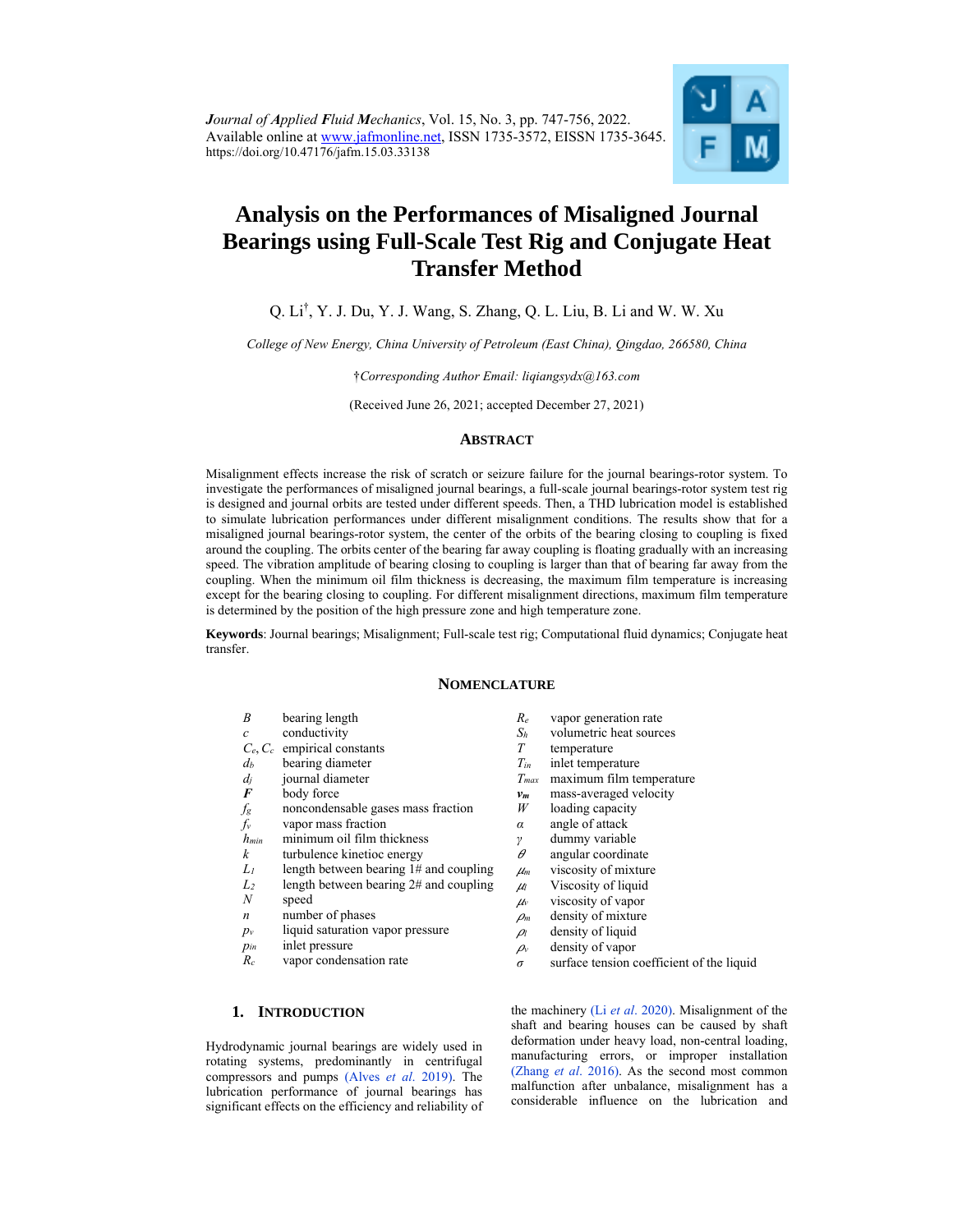dynamic characteristics of the journal bearings-rotor system (Sun *et al*. 2014).

For the experimental investigation, there are two strategies in designing an experiment rig for understanding the performances of a journal bearings-rotor system with misalignment. The first strategy is that the shaft was supported by the tested journal bearing and assisted bearings (Prabhu *et al*. 1997; Beamish *et al*. 2020). The assisted bearings were used to achieve the initial alignment. Then, a special component was designed to apply load, which led to a specified misalignment condition. This rig type is commonly used for lubrication testing and cannot reflect the dynamic misalignment condition. To investigate the dynamic behavior of a misaligned journal bearings-rotor system, the second strategy arranged the journal bearings-rotor testing system as same as real rotating machinery. Hu *et al*. (2000) developed a rig for lateral misalignment investigation of multi journal bearings-rotor system. Then, Sun *et al*. (2019) presented the shaft shape errors on the instability of two journal bearings rotor system. However, the scale of this rig type is small, and extending these tests to full-scale applications remains a challenge (Samyn *et al*. 2006). Moreover, journal orbits have not been presented for a misaligned full-scale journal bearings-rotor system under different rotational speeds.

For the numerical investigation, thermal effects of misalignment journal bearings have drawn attention. Pierre *et al*. (2004) highlighted that misalignment would reduce the pressure and increase the temperature in the bearing mid-plane. Thomsen and Klit (2012) proposed an improved method of journal bearing operation at heavy misalignment using flexible bearings and compliant liners. Sun *et al*. (2010) considered a misaligned plain journal bearing with a rough surface and highlighted that the surface roughness has an effect on the lubrication performance for a large journal misalignment angle. Zhang *et al.* (2013) developed a comprehensive<br>TEHD (Thermo-elasto-hydrodynamic) model (Thermo-elasto-hydrodynamic) model effects and deformations on the behavior of misaligned plain journal bearings. However, the Reynolds equation, which was used for lubrication analysis as the review above, neglected the inertia effect. And this effect has a considerable influence on thermohydrodynamic characteristics of journal bearings (Nassab 2005; Vakilian *et al*. 2013).

Recently, to eliminate this limitation, CFD (Computational fluid dynamics) techniques have been used to solve the exact Navier-Stokes equations (Armentrout *et al*. 2017). For journal bearings, as in many other heat transfer applications, it is necessary to associate heat transfer in the fluid with the heat conduction inside the adjacent solid surfaces. The coupling of these two models of heat transfer is termed CHT (Conjugate Heat Transfer) (Silieti *et al*. 2009). Taking the CHT at the bearing house and rotor into account, a thermohydrodynamic analysis of 3D sector-pad thrust bearings with rectangular dimples was developed by Papadopoulos *et al*. (2014). Then Fouflias *et al*. (2015) completed the performance comparison between textured, pocket, and taperedland sector-pad thrust bearings. Song and Gu (2015) developed a 3D CFD analysis for hydrodynamic bearings considering both cavitation and conjugate heat transfer effects. Li *et al*. (2017a) and Mo *et al*. (2018) established a new full 3D CFD method, which was applied to tilting pad journal bearings and selflubricating bearings in gear pumps, respectively. However, to the authors' knowledge, there is no numerical study of misaligned journal bearings based on CHT, except that Zhang *et al*. (2019) presented a TEHD lubricating model of a textured misaligned journal bearing.

In present study, the experimental apparatus of a fullscale journal bearings-rotor system is firstly presented. Further, the misalignment under different speeds is investigated and journal orbits of the misaligned journal bearings-rotor system are given. Finally, THD (thermohydrodynamic) lubrication models based on the CHT method are established to investigate the effect of misalignment on the lubrication performance of journal bearings.

# **2. DESCRIPTION OF THE EXPERIMENTAL APPARATUS**

Figure 1 presents the schematic of full-scale journal bearings-rotor test rig. Bearing close to the coupling is marked as 1# and bearing far from the coupling is marked as 2#. The rotor is supported by two identical full-scale journal bearings and is driven by an 11 kW AC motor with a maximum speed of 8,000 rpm. The AC motor is controlled through a converter and its precision of steady speed is 0.05%. The lubricant is 32# turbine oil and two gear pumps are used to circulate lubricant. The vibration of the rotor is monitored by four eddy current displacement sensors. The sensitivity of the eddy current displacement sensors is 5 V/mm. Then, the generated signals during the test are collected by a signal acquisition card and transmitted to the PC for processing.



**Fig. 1. Schematic of the test rig.** 

Figure 2 provides a photograph of the mechanical part. In order to accommodate the frequent start and stop conditions, metallic disc coupling is used to combine the shaft of the motor and rotor. The rectangular convexity is designed at the baseplate to achieve the initial alignment of two bearing houses. Each bearing is equipped with two eddies current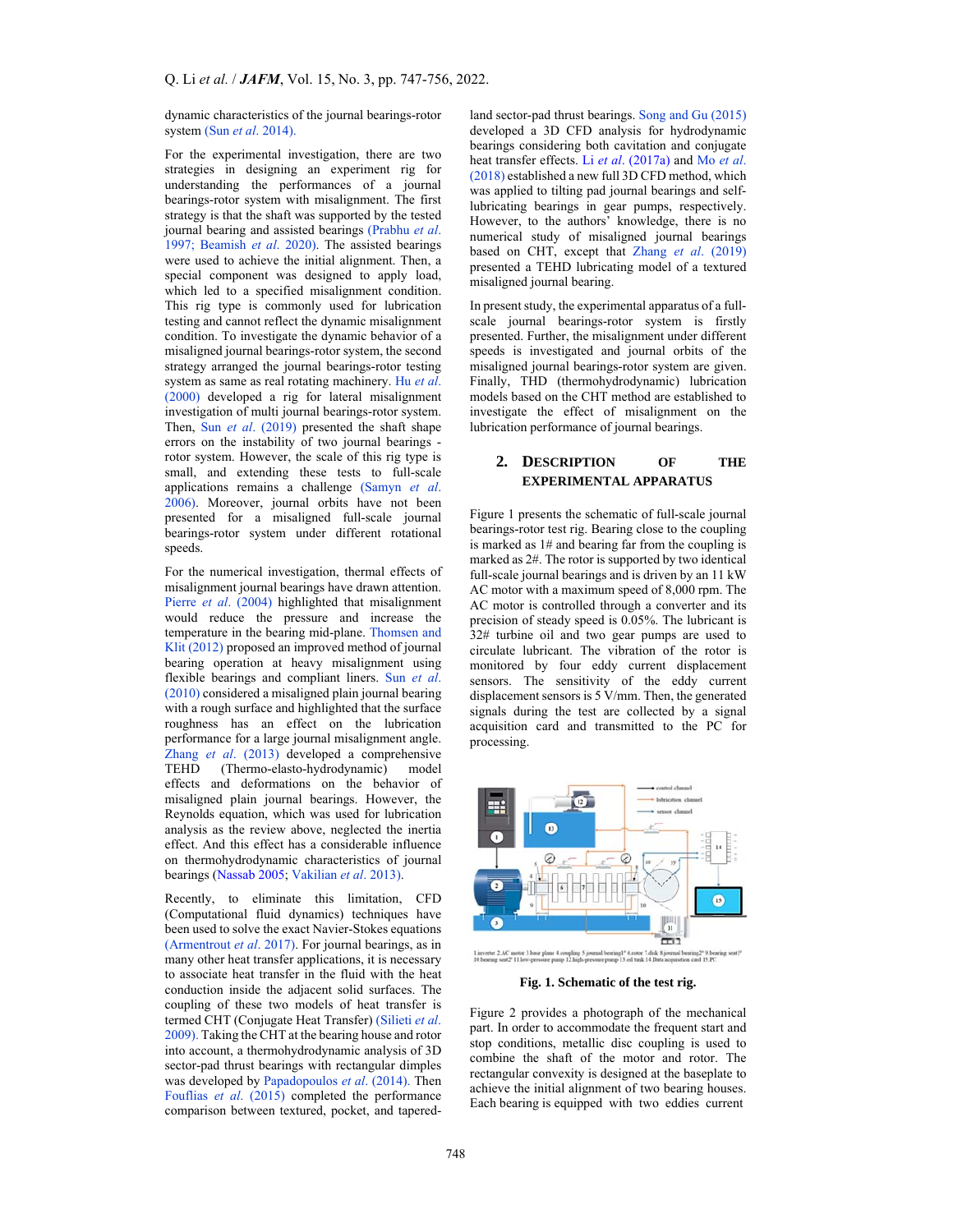Q. Li *et al.* / *JAFM*, Vol. 15, No. 3, pp. 747-756, 2022.



**Fig. 2. Photograph of the test rig. a) Metallic disc coupling b) Baseplate c) Sensors installation d) Achievement of an initial misalignment.** 

| Table 1 Parameters used in the numerical |  |  |  |  |  |
|------------------------------------------|--|--|--|--|--|
| analysis.                                |  |  |  |  |  |

| Symbol   | Parameters         | Value                     |  |
|----------|--------------------|---------------------------|--|
| $\mu_v$  | viscosity of vapor | $2.0 \times 10^{-5}$ Pa·s |  |
| $\rho_l$ | density of liquid  | $850 \text{ kg/m}^3$      |  |
| $\rho_v$ | density of vapor   | 1.2 $\text{kg/m}^3$       |  |
|          | liquid saturation  | 29185 Pa                  |  |
| $p\nu$   | vapor pressure     |                           |  |
| $d_b$    | bearing diameter   | 50.1 mm                   |  |
| $d_i$    | journal diameter   | 50.0 mm                   |  |
| B        | bearing length     | 25.0 mm                   |  |
| N        | rotational speed   | 3000 r/min                |  |
| $p_{in}$ | inlet pressure     | $0.1$ MPa                 |  |
| $T_{in}$ | inlet temperature  | 313K                      |  |

displacement sensors at right angles for journal orbits testing.

The entire assembling process is similar to the assembling process of centrifugal compressors and pumps. In order to eliminate the effect of the initial imbalance on the vibration test of the rotor, a dynamic balancing test of the rotor system is carried out at a speed of 3000 r/min using an influence coefficient method with trial weights. A thin sheet of copper is placed on the bottom of the motor for an initial misalignment, as shown in Fig. 2(d). After that, the orbits at two journal bearings of this misaligned journal bearings-rotor system are tested at speeds of 2000 r/min, 2500 r/min, 3000 r/min, 3500 r/min, 4000 r/min, and 4500 r/min respectively. Using 2000 r/min as an example, firstly, the motor is started. Secondly, when the required speed 2000r/min is achieved and the motor runs steadily, the data is acquired. Intermediate data from the test result are analyzed to ensure data reliability. Then the speed is increased gradually, and the above procedure is repeated until the completion of the test.

# **3. NUMERICAL METHOD**

## **3.1 Physical model and boundary conditions**

Figure 3 shows the physical model in present study. The lubricant enters the bearing from the "inlet" at the central plane and flows out from the "outlet" at axial ends. The parameters of the journal bearing are listed in Table 1.

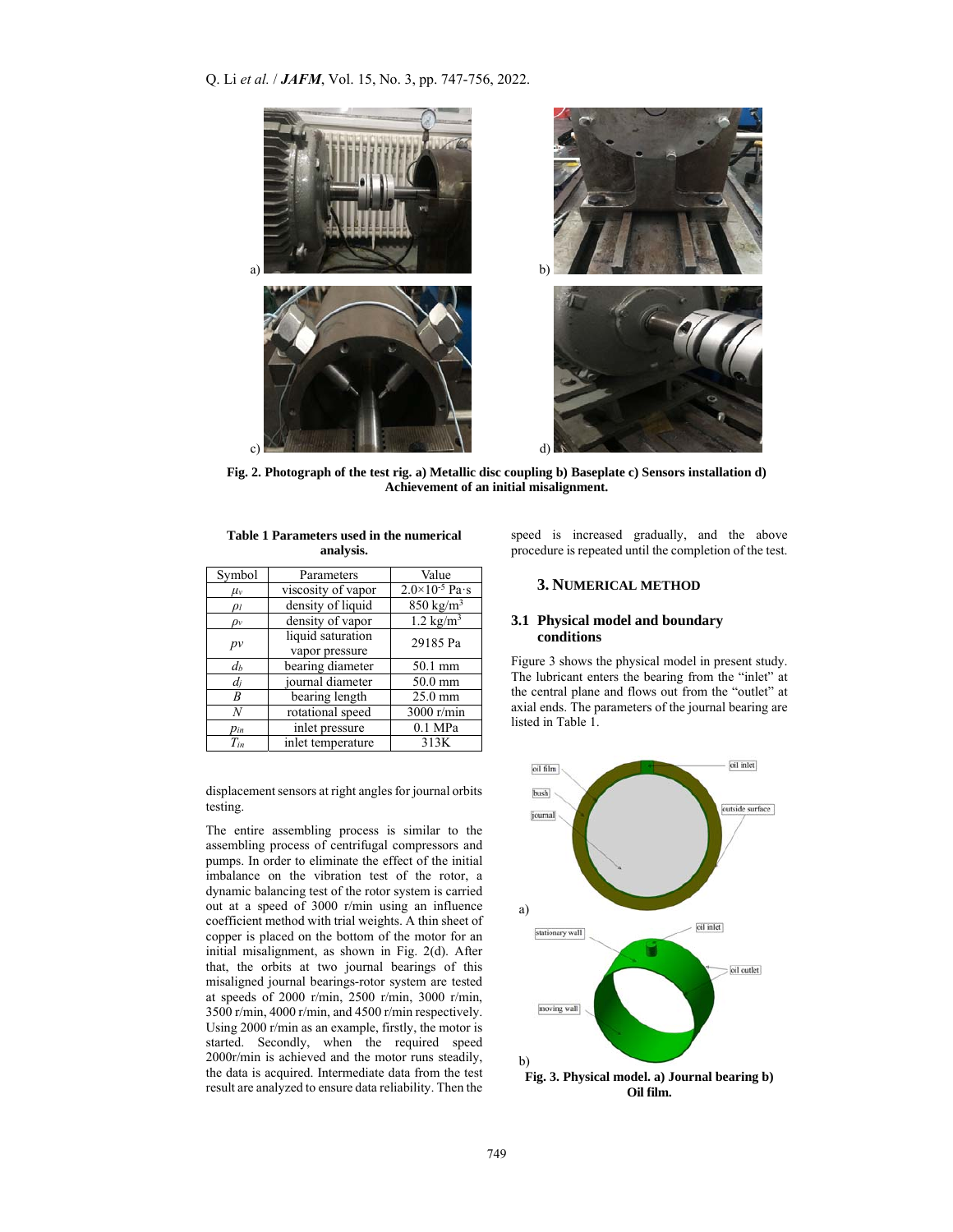The meshes for the fluid and solid domain can be seen in Fig. 4, including both the fluid domain and the solid domain, as shown in Fig. 4 (a) and (b), respectively. The fluid domain is used to simulate the flow field, and the solid domain mainly takes the heat conduction and heat transfer into account.



**Fig. 4. Meshes for the fluid and solid domains. a) Solid domain b) Fluid domain.** 



To model the CHT effect, a coupled heat transfer of the bearing house and oil film domain is used. A zero heat flux thermal boundary is imposed on the moving wall. This results in the same grid divisions for the fluid and structural parts in the axial and circumferential directions. A square cross section instead of a circular one is used at the inlet tube for simplification and the whole domain can be meshed with a hexahedral type element. And the dynamic meshing method previously proposed by Li *et al*. (2017b) is used to update the mesh to consider the squeezed and deformed of the oil film.

Grid independence verification has already finished in Li *et al*. (2018). After the grid convergence test, the mesh density cases used in the axial and circumferential directions are 190 and 1220 divisions, and in the radial direction, the oil film is divided into 5 layers.

Figure 5 shows the schematic of misaligned journal bearings-rotor system. Misalignment condition is represented by two parameters *h*min and *γ*. *γ* is the misalignment direction and *h*min is the minimum film thickness at a given *γ*. Taking the coupling position as reference, the pressure and temperature distribution are investigated under different  $h_{\text{min}}$  and *γ*.

## **3.2 Governing equations of CHT**

Firstly, the "Mixture" model is used to describe the multiphase flow of lubricant with cavitation. The Singhal et al. (2002) model "full cavitation model" is used and the transfer rate is calculated using the following equations:

$$
R_e = C_e \frac{\sqrt{k}}{\sigma} \rho_l \rho_v \sqrt{\frac{2(p_v - p)}{3\rho_l}} \left(1 - f_v - f_g\right), p \le p_v
$$
  

$$
R_c = C_c \frac{\sqrt{k}}{\sigma} \rho_l \rho_l \sqrt{\frac{2(p - p_v)}{3\rho_l}} f_v, p > p_v
$$
 (1)

Where *Re*, *Rc* is the vapor generation rate and vapor condensation rate,  $C_e$ ,  $C_c$  is the empirical constants, *k* is the turbulence kinetic energy,  $\sigma$  is the surface tension coefficient of the liquid,  $\rho_l$ ,  $\rho_v$  is the liquid and vapor density,  $p_v$  is the liquid saturation vapor pressure,  $f_v$  is the vapor mass fraction and  $f_g$  is the noncondensable gasses mass fraction.

The "Mixture" model solves the continuity equation and momentum equation for the mixture, and the volume fraction equation for the secondary phases.

$$
\frac{\partial}{\partial t}(\rho_m) + \nabla \cdot (\rho_m \mathbf{v}_m) = 0 \tag{2}
$$

where  $v_m$  is the mass-averaged velocity and  $\rho_m$  is the mixture density.

$$
\frac{\partial}{\partial t} (\rho_m \mathbf{v}_m) + \nabla (\rho_m \mathbf{v}_m \mathbf{v}_m) = -\nabla p \n+ \nabla \Big[ \mu_m \Big( \nabla \mathbf{v}_m + \nabla \mathbf{v}_m^T \Big) \Big] + \rho_m \mathbf{g} \n+ \mathbf{F} + \nabla \Big( \sum_{k=1}^n \alpha_k \rho_k \mathbf{v}_{dr,k} \mathbf{v}_{dr,k} \Big)
$$
\n(3)

where  $n$  is the number of phases,  $F$  is a body force, and  $\mu_m$  is the viscosity of the mixture.

$$
\frac{\partial}{\partial t}(\rho_m f_k) + \nabla(\rho_m \nu_m f_k) = \nabla(\mu_m \nabla f_k) + R_e - R_c \tag{4}
$$

where  $f_k$  is vapor mass fraction of phase *k*.

Then, when CHT is used to describe the temperature distribution of journal bearings, the energy equation of fluid and solid regions are synchronously solved: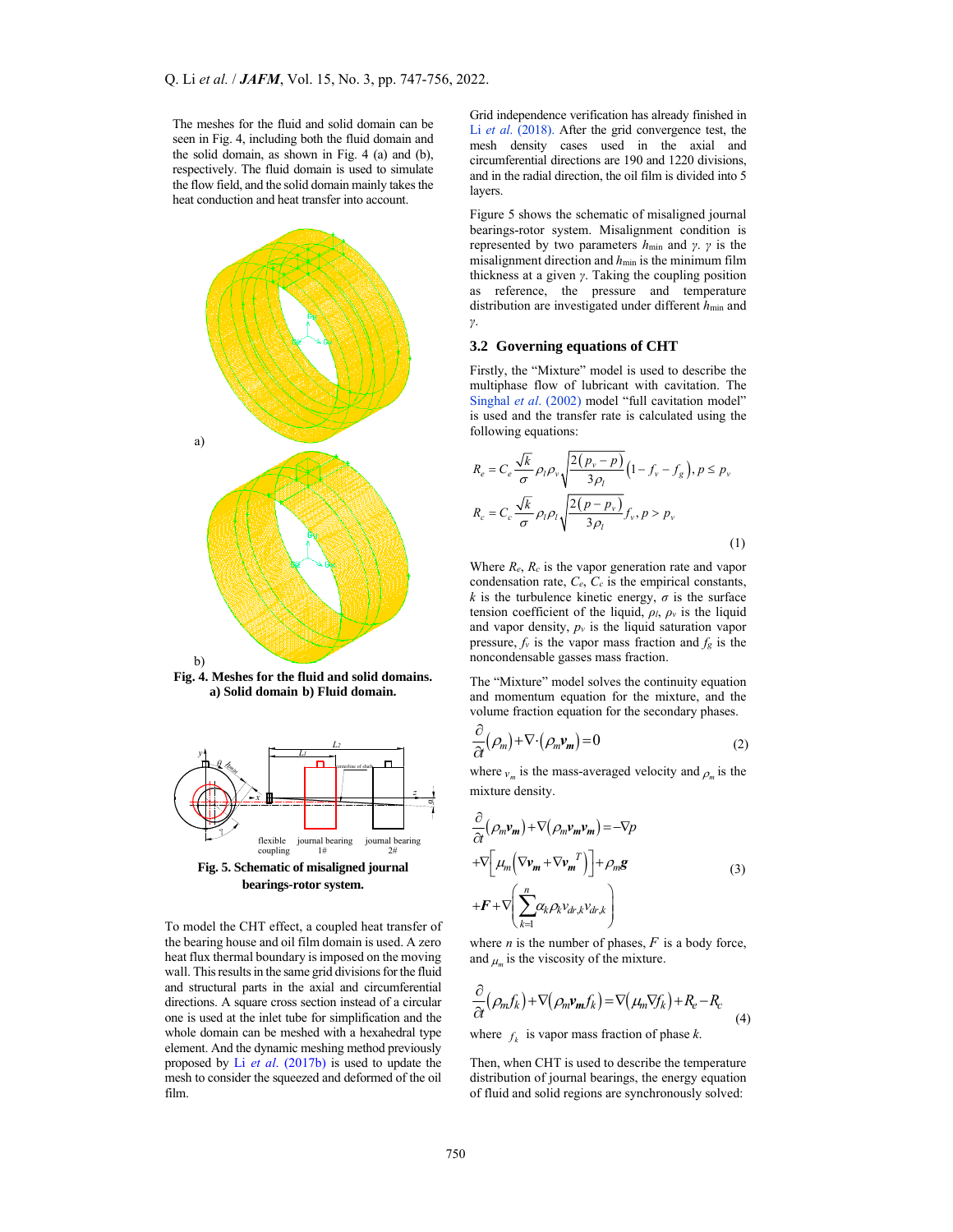$$
\frac{\partial}{\partial t} \sum_{k=1}^{n} (\alpha_k \rho_k E_k) + \nabla \cdot \sum_{k=1}^{n} (\alpha_k \mathbf{v}_k (\rho_k E_k + p))
$$
\n
$$
= \nabla \cdot (k_{\text{eff}} \nabla T) + S_h \tag{5}
$$

where  $k_{\text{eff}}$  is the effective conductivity and  $S_h$ includes any other volumetric heat sources.

$$
\frac{\partial}{\partial t}(\rho h) + \nabla \cdot (\nu \rho h) = \nabla \cdot (c \cdot \nabla T) + S_h \tag{6}
$$

where  $\rho$  and  $c$  are the density and conductivity of solid region, respectively.

And the continuity of the temperature and normal heat flux are ensured between the fluid and solid regions by:

$$
T|_{F} = T|_{S} \tag{7}
$$

$$
\lambda_r \frac{\partial T}{\partial n}|_F = \lambda_s \frac{\partial T}{\partial n}|_S \tag{8}
$$

where *T* is the temperature of liquid,  $\lambda_F$  and  $\lambda_S$  are thermal conductivity of the fluid and solid respectively.

The material properties of the bearing house are assumed to be temperature independent. The variation of viscosity with temperature is simulated using the Walther viscosity relation (Khonsari and Booser 2008):

$$
\log \log(\frac{\mu_1}{\rho_1} + 0.7) = 10.0032 - 3.9785 \log T
$$

where  $\mu_l$  is the viscosity of liquid.

The solution of above equations is obtained by "SIMPLE" algorithm. For the spatial discretization of pressure, a "PRESTO!" scheme is used. For greater accuracy, a convergence tolerance of 10-6 is used for all residual terms.

# **4. EXPERIMENTAL RESULTS AND DISCUSSION**

Figure 6 presents the journal orbits of the full-scale misaligned journal bearings-rotor system under different speeds. Because the copper sheet achieves an initial misalignment at vertical direction, orbits of bearing1# is reasonable higher. The orbits center of bearing 1# is relatively fixed and around the coupling compared with the orbits center of bearing2#. And with the increasing of speed, the orbits center of bearing 2# is floating gradually.

By testing, the first-order critical speed is about 3700 r/min. From 2000 r/min to  $3500$  r/min, the amplitudes of both journals are increasing. After passing the first-order critical speed, the amplitude is decreasing at 4000 r/min. Then, the amplitude is increasing again at 4500 r/min. Further testing is shut down because of the severe vibration. For this fullscale misaligned journal bearings-rotor test rig, the amplitude of bearing 1# is much larger than that of bearing 2#. The combining effect of the larger amplitude and off-centered orbits will increase the risk of uneven contact and seizure, especially for the bearing close to the coupling.



(9)

**Fig. 6. Journal orbits under different speeds. a) 2000 r/min b) 2500 r/min c) 3000 r/min d) 3500 r/min e) 4000 r/min f) 4500 r/min.**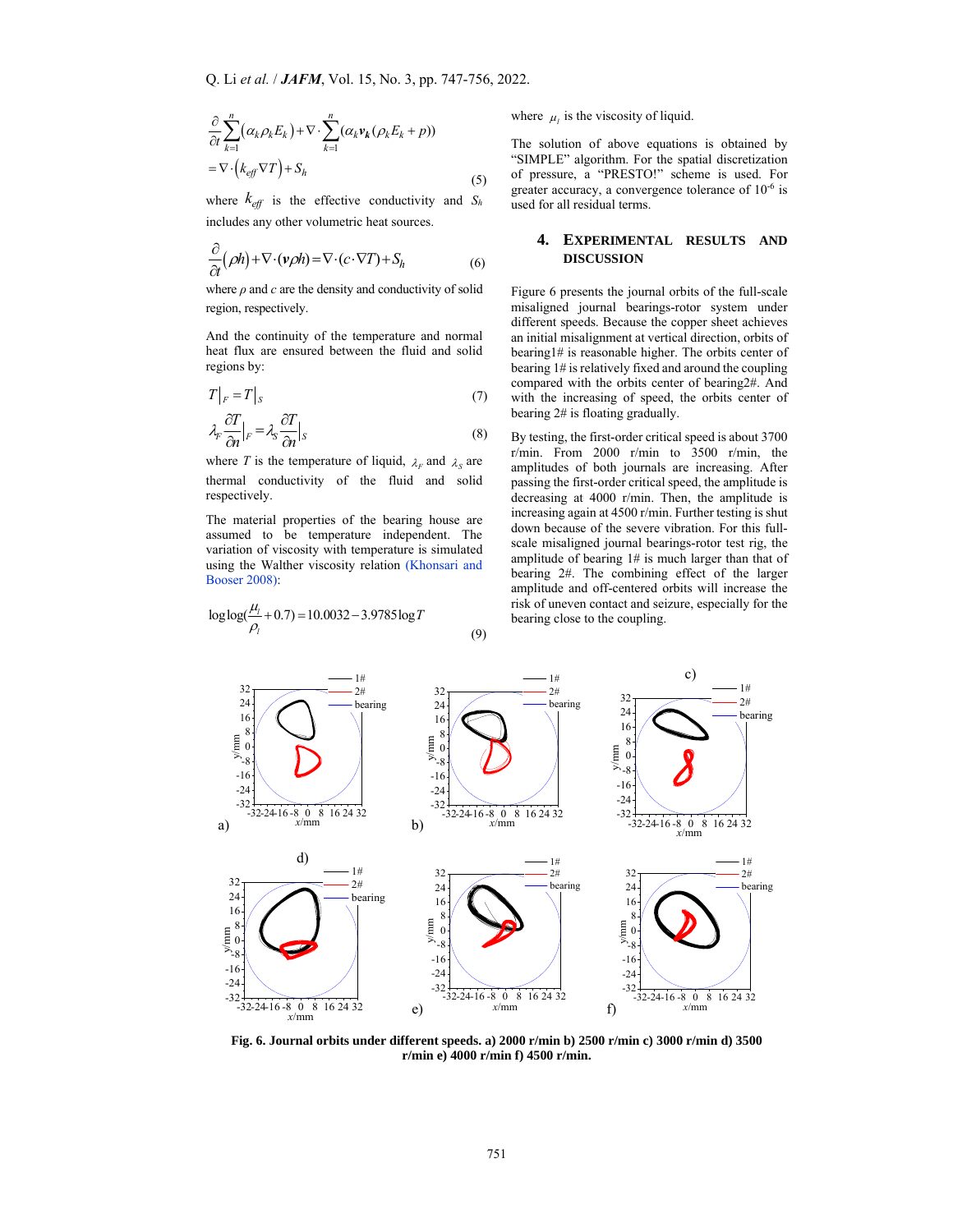

**Fig. 7. Comparison of the calculated pressure distribution with reference results. a) Comparison with the numerical results b) Comparison with the experimental results.** 



**Fig. 8. Effect of minimum oil film thickness** *hmin***. a) Maximum film temperature** *Tmax* **b) Loading capacity W.**

# **5. NUMERICAL RESULTS AND DISCUSSION**

#### **5.1 Validation study**

To our knowledge, the experimental test of pressure and temperature of the oil film is still a challenge because of small clearance, especially for such a fullscale journal bearings-rotor system with complex mechanical structure. Therefore, the validation of present method is based on previous literature. Dhande and Pande (2016) conducted steady-state simulations and experiments on journal bearings and offered detailed test data to validate the calculation results, as shown in Fig. 7, where *ε* is eccentricity ratio. The simulation results of Dhande and Pande (2016) are based on the isothermal assumption. Therefore, by neglecting the thermal effect, the calculation results of this paper marked by CFD are used to compare with the simulation results. Then, pressure distributions calculated by CHT are compared with experimental results. Reasonable agreements are achieved both in the numerical and experimental results, which illustrates that the CHT method is suitable for lubrication analysis of journal bearings.

## **5.2 Effect of minimum film thickness**

Misalignment amplitude *d* was introduced to define the severity of misalignment by Pierre *et al*. (2004). If misalignment of journal and bearing exists, minimum oil film thickness *hmin* would be a suitable parameter to reflect the risk of uneven contact.

Therefore, the severity of misalignment is represented by *hmin* in present study. And the relationship between *d* and *hmin* can be expressed:

$$
d = \alpha B = \frac{\left(\frac{d_b - d_j}{2} - h_{\text{min}}\right)}{L} \cdot B
$$
  
\n
$$
L = \begin{cases} L_1 & \text{ bearing 1#} \\ L_2 & \text{ bearing 2#} \\ \infty & \text{alignment} \end{cases} \tag{10}
$$

where  $\alpha$  is misalignment angle,  $L_1$  is the length between bearing  $1#$  and coupling, and  $L_2$  is the length between bearing 2# and coupling.

Four cases listed in Table 2 are analyzed and case 4 is used to analyze the cavitation effect on temperature.

#### **Table 2 Four cases used in the numerical analysis.**

| case1                                                 | case2                                               | case3                           | case4                              |
|-------------------------------------------------------|-----------------------------------------------------|---------------------------------|------------------------------------|
| misalignment<br>with<br>cavitation of<br>bearing $1#$ | misalignment<br>with<br>cavitation of<br>bearing 2# | alignment<br>with<br>cavitation | alignment<br>without<br>cavitation |

For a given  $\gamma = 180^\circ$ , the maximum film temperature *Tmax* and loading capacity *W* against *hmin* are shown in Fig. 8. As shown in Fig. 8(a), *Tmax* increases as *hmin* decreases because of the enhancement of viscosity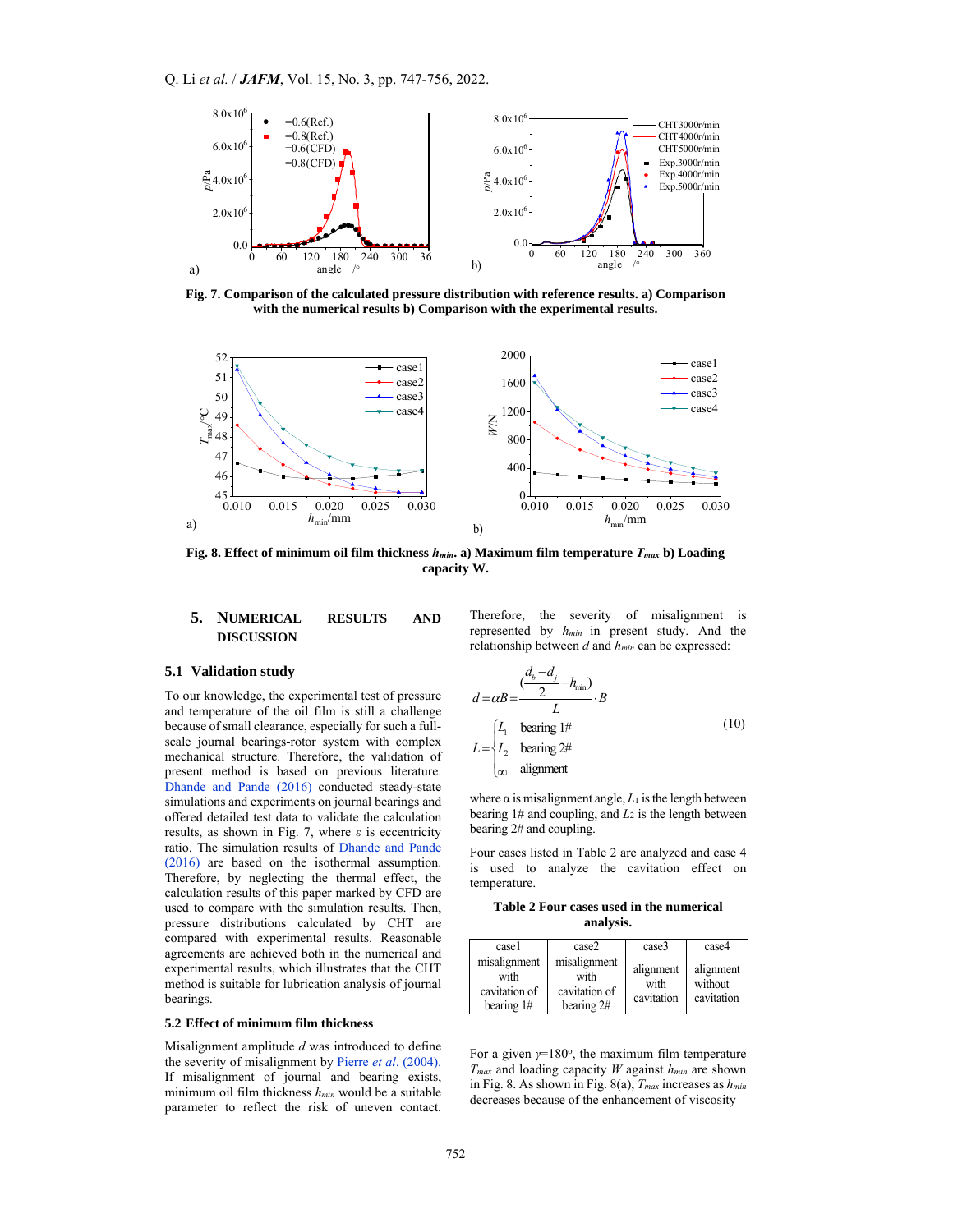

**Fig. 9. Cavitation effect of journal bearings under** *hmin***=0.03 mm. a) Bearing1# b) Bearing2#.** 



**Fig. 10. Pressure distribution against misalignment cases.** 



heating for case 2, case 3 and case 4. The findings reported here are congruent with results of Pierre *et al*. (2004) and Thomsen *et al*. (2012). However, for case 1, *Tmax* shows a trend of decreasing first and then increasing with the decrease of *hmin*. The trend is due to the cavitation. Cavitation occurs when the oil film could no longer withstand the tension. Then, the lubricant becomes a mixture of liquid oil and oil vapor.

Therefore, the existence of the oil vapor causes a considerable decrease of the viscosity. Further, *Tmax* decreases as the decrease of viscosity. The cavitation of the misaligned journal bearings under *hmin* =0.03mm is shown in Fig. 9., it can be found that the cavitation of the journal bearing close to coupling is weakened due to the misalignment. Therefore, the *Tmax* has a slightly increasing as *hmin* increases in Bearing1#. As expected, the misalignment leads to a decreasing of loading capacity, as shown in Fig. 8(b). Figure 10 shows pressure distributions for the same *hmin*, it shows that misalignment leads to the movement of the high pressure zone towards the thinner film side, further reduces the loading capacity

#### **5.3 Effect of misalignment direction**

Figure 11 presents the maximum film temperature *Tmax* and loading capacity *W* at different misalignment direction *γ*. For a better explanation, the corresponding contours of temperature and pressure are given in Fig. 12-13. The loading capacity *W* is minimum around  $\gamma = 180^\circ$  because the high pressure zone is destroyed by the inlet position. And maximum film temperature *Tmax* is determined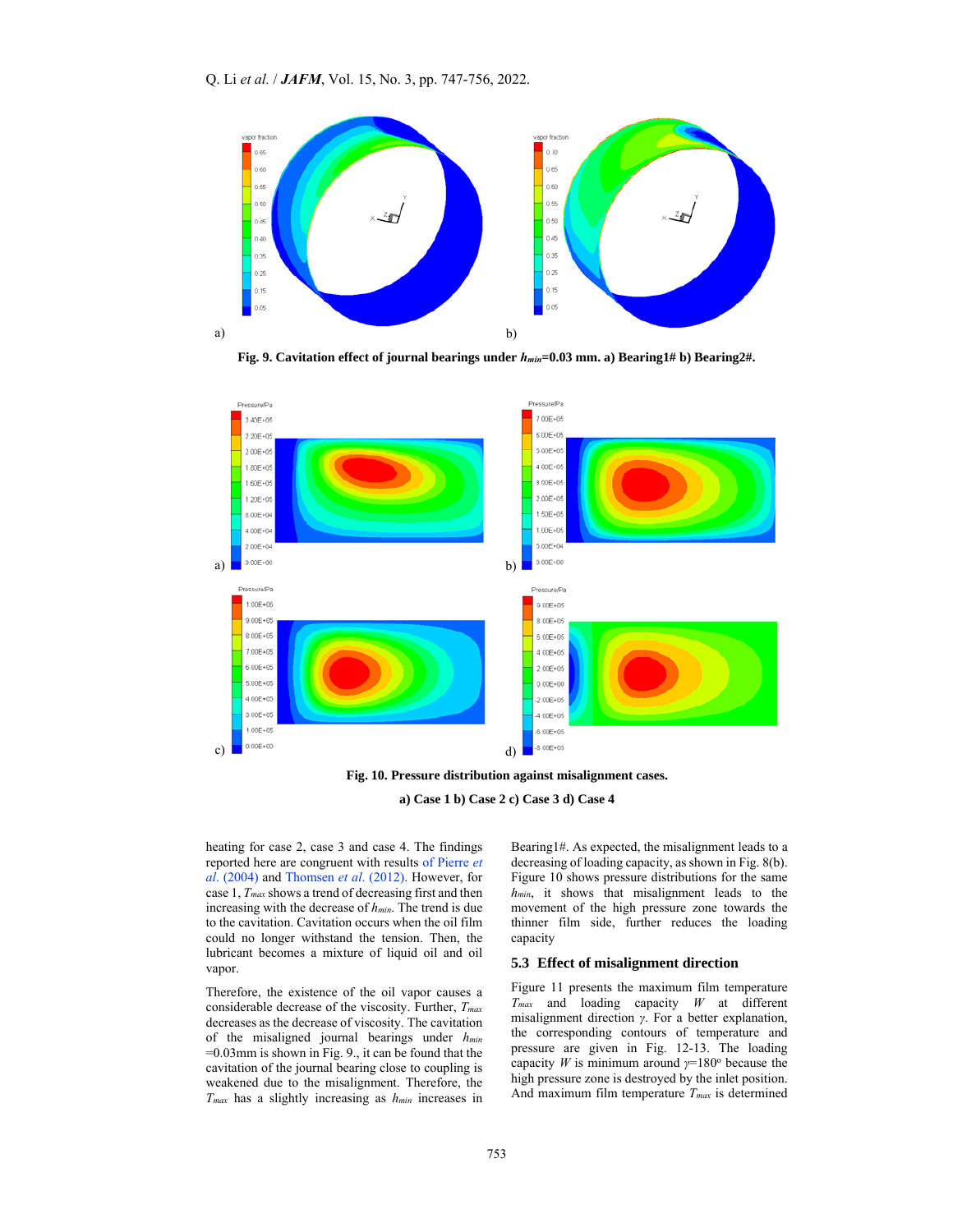by the position of high pressure zone and high temperature zone.

The high pressure zone exists at the upstream of *hmin* and high temperature zone exists at the downstream of *hmin*. When γ increases from 0° to 150°, the high temperature zone, existing at the upstream of inlet, is getting close to the inlet. Therefore, fresh lubricant is directly heated. Furthermore, the *Tmax* is increasing, as described in Fig. 12(a)-(d). Then, around  $γ=180°$ , because the high pressure zone is destroyed by the inlet position (Fig. 13(e)), the flow resistance of oil film is sharply dropped, leading to the decreasing of *Tmax* (Fig. 12(e)). When *γ* increases from 210° to 270°, the high temperature zone, existing around the inlet, is gradually faring away from inlet (Fig. 12(f)- (h)) and high pressure zone forms at the downstream of inlet(Fig. 13(f)-(h)). Flow resistance of oil film is gradually increasing. Therefore, *Tmax* reaches a peak at  $\gamma$ =270°. When  $\gamma$  increases from 270° to 360°, the high temperature zone is further far away from inlet and *Tmax* is dropping.



**Fig. 11. Influence of misalignment angle** *γ***. a) Maximum film temperature** *Tmax* **b) Loading capacity**  *W.* 



Fig. 12. Contours of temperature against  $\gamma$ . a)  $\gamma$ =60° b)  $\gamma$ =90° c)  $\gamma$ =120° d)  $\gamma$ =150° e)  $\gamma$ =180° f)  $\gamma$ =210° **g)** *γ=***240° h)** *γ=***270°.** 



Fig. 13. Contours of pressure against  $\gamma$ . a)  $\gamma = 60^{\circ}$  b)  $\gamma = 90^{\circ}$  c)  $\gamma = 120^{\circ}$  d)  $\gamma = 150^{\circ}$  e)  $\gamma = 180^{\circ}$  f)  $\gamma = 210^{\circ}$  g) *γ=***240° h)** *γ=***270°.**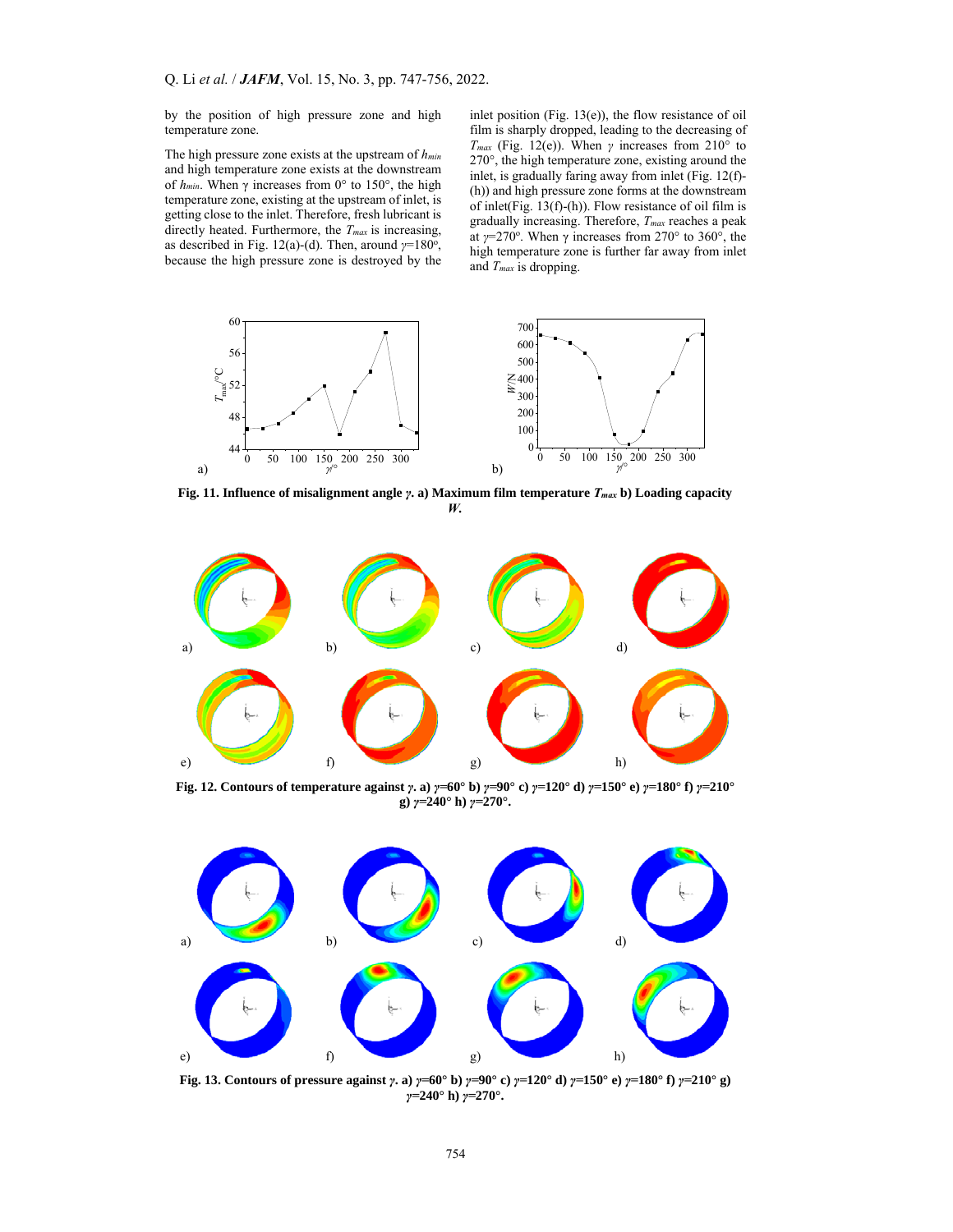## **6. CONCLUSION**

In present study, a full-scale journal bearings-rotor system test rig is designed and a THD lubrication model of misaligned journal bearings is established based on CHT method. Then, journal orbits and lubrication performances of rotor-misaligned journal bearings system are investigated. The following conclusions are drawn:

(1) For a misaligned journal bearings-rotor system, the orbits center of the bearing close to coupling is relatively fixed around the coupling. The orbits center of the bearing far away coupling is floating gradually with an increasing speed. The combining effect of the larger amplitude and off-centered orbits will increase the risk of uneven contact and seizure, especially for the bearing close to the coupling.

(2) THD method is a valid method to investigate the temperature distribution of journal bearings and the calculation results show a reasonable agreement with reference.

(3) When minimum oil film thickness is decreasing, maximum film temperature is increasing except the bearing closing to coupling. Because the misalignment in that bearing weakens the cavitation effect, further enhances the viscosity heating.

(4) The misalignment leads to the movement of the high pressure zone towards the thinner film side, further reduces the loading capacity.

(5) For different misalignment directions, maximum film temperature is determined by the position of high pressure zone and high temperature zone. When high temperature zone exists around the inlet and high pressure zone exists at the downstream of the inlet, maximum film temperature will reach a peak.

#### **ACKNOWLEDGEMENTS**

This work is supported by the National Natural Science Foundation of China (No.52176050, 51506225), the General Program of Natural Science Foundation of Shandong Province (ZR2020ME174), the Key Research and Development Program of Shandong, China (No. 2018GHY115018), and the Fundamental Research Funds for the Central Universities (No. 18CX02129A).

## **REFERENCES**

- Alves, D. S., M. F. Wu and K. L. Cavalca (2019). Application of gain-scheduled vibration control to nonlinear journal-bearing supported rotor. *Journal of Sound and Vibration* 442, 714-737.
- Armentrout, R. W., M. He, T. Haykin and A. E. Reed (2017). Analysis of turbulence and convective inertia in a water-lubricated tilting-pad journal bearing using conventional and CFD approaches. *Tribology Transactions* 60(6), 1129-1147.
- Beamish, S., X. Li, H. Brunskill, A. Hunter and R. Dwyer-Joyce (2020). Circumferential film thickness measurement in journal bearings via the ultrasonic technique. *Tribology International* 148, 10629.
- Dhande, D. Y. and D. W. Pande (2016). Numerical

analysis of multiphase flow in hydrodynamic journal bearing using CFD coupled Fluid Structure interaction with cavitation. *International Conference on Automatic Control and Dynamic Optimization Techniques* 964-971.

- Fouflias, D. G., A. G. Charitopoulos, C. I. Papadopoulos, L. Kaiktsis and M. Fillon (2015). Performance comparison between textured, pocket, and taperedland sector-pad thrust bearings using computational fluid dynamics thermohydrodynamic analysis. *Proceedings of the Institution of Mechanical Engineers, Part J: Journal of Engineering Tribology*  229(4),376-397.
- Nassab, G. S. A. (2005). Inertia effect on the thermohydrodynamic characteristics of journal bearings. *Proceedings of the Institution of Mechanical Engineers, Part J: Journal of Engineering Tribology* 219(6), 459-467.
- Hu, W., H. Miah, N. S. Feng and E. J. Hahn (2000). A rig for testing lateral misalignment effects in a flexible rotor supported on three or more hydrodynamic journal bearings. *Tribology International* 33(3), 197- 204.
- Khonsari, M. M. and E. R. Booser (2008). Applied Tribology: Bearing Design and Lubrication: Second Edition. *John Wiley and Sons* 1-566.
- Li, H., H. Liu, S. Qi and Y. Liu (2020), A high-speed rolling bearing test rig supported by sliding bearing. *Industrial Lubrication and Tribology* 72(7), 955- 959.
- Li, M. X., S. Zheng, G. Ying and Q. Li (2017a). Development and validation of the 3D temperature field simulation for the tilting pad journal bearings. *Computational Thermal Sciences* 9(2), 151-163.
- Li, Q., S. Zhang, L. Ma, W. W. Xu and S. Y. Zheng (2017b). Stiffness and damping coefficients for journal bearing using the 3D transient flow calculation. *Journal of Mechanical Science and Technology* 31(5), 2083-2091.
- Li, Q., S. Zhang, Y. J. Wang, W. W. Xu and Z. B. Wang (2018). Investigations of the three-dimensional temperature field of journal bearing considering conjugate heat transfer and cavitation. *Industrial Lubrication and Tribology* 71(1), 109-118.
- Mo, J. T., C. Gu, X. Pan, S. Zhen and G. Ying (2018). A Thermohydrodynamic Analysis of the Self-Lubricating Bearings Applied in Gear Pumps Using Computational Fluid Dynamics Method. *Journal of Tribology* 140(1), 011102.
- Papadopoulos, C. I., L. Kaiktsis and M. Fillon (2014). Computational fluid dynamics thermohydrodynamic analysis of three-dimensional sector-pad thrust bearings with rectangular dimples. *Journal of Tribology* 136(1), 011702.
- Pierre, I., J. Bouyer and M. Fillon, (2004). Thermohydrodynamic behavior of misaligned plain journal bearings: theoretical and experimental approaches. *Tribology Transactions* 147(4) 594-604.
- Prabhu, B. S. (1997). An experimental investigation on the misalignment effects in journal bearings.